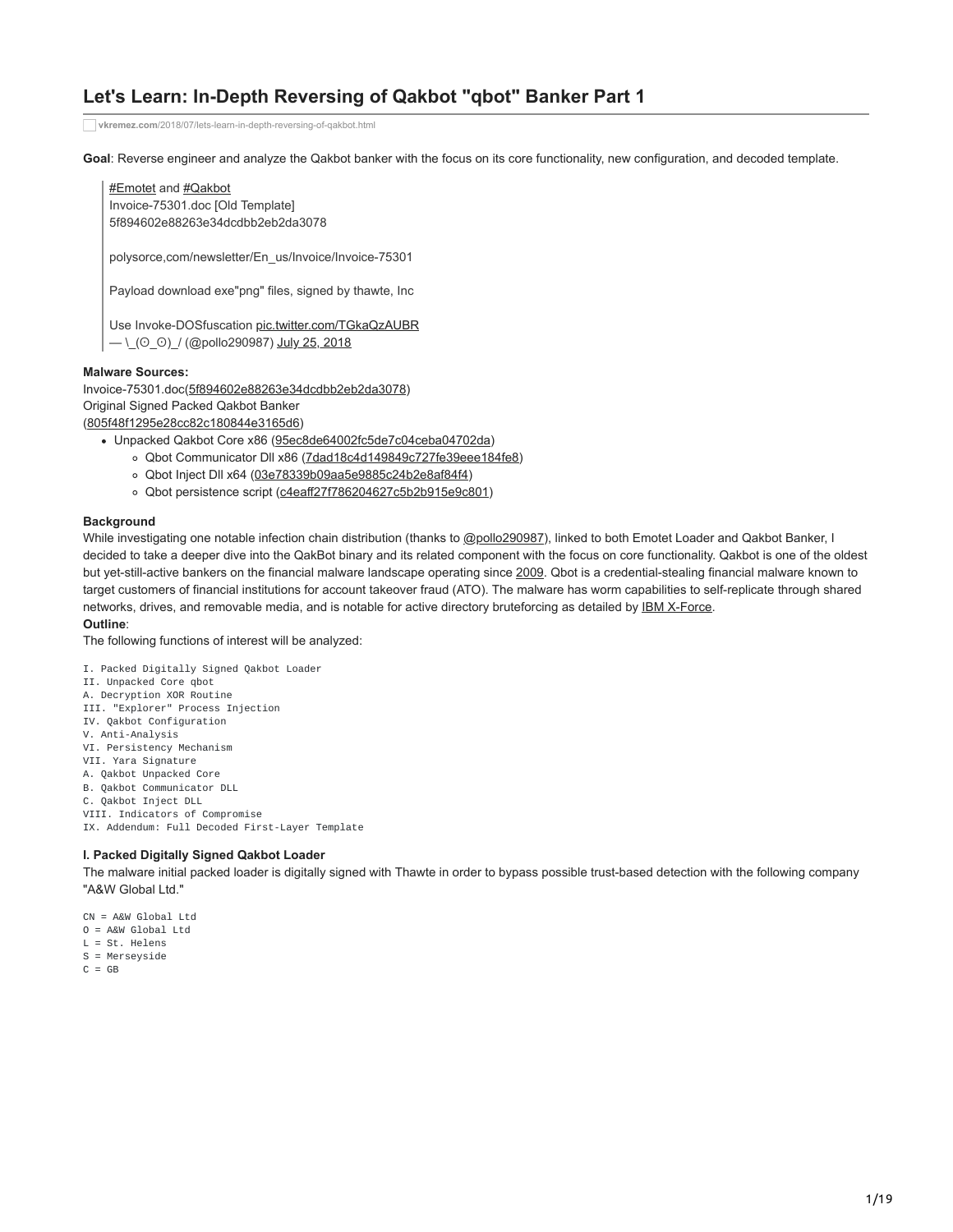| 7-29-2018: Qakbot Packed Loader -> Digital<br>Signature for "A&W Global Ltd"                                                                                     |                                                                                                                                                                                                                                                                                                                                                        |  |  |  |  |  |  |
|------------------------------------------------------------------------------------------------------------------------------------------------------------------|--------------------------------------------------------------------------------------------------------------------------------------------------------------------------------------------------------------------------------------------------------------------------------------------------------------------------------------------------------|--|--|--|--|--|--|
| Digital Signature Details                                                                                                                                        | ? Certificate<br> ? X                                                                                                                                                                                                                                                                                                                                  |  |  |  |  |  |  |
| General<br>Advanced<br>Digital Signature Information                                                                                                             | Details<br>Certification Path<br>General<br>Show:<br>$<$ AI $>$                                                                                                                                                                                                                                                                                        |  |  |  |  |  |  |
| This digital signature is OK.<br>Signer information<br>Name:<br>A&W Global Ltd<br>E-mail:<br>Not available<br>Signing time:<br>Not available<br>View Certificate | Field<br>Value<br>Wersion<br>V3<br>Serial number<br>38 6b c7 cb 6d b4 03 1a 6c dc<br>Signature algorithm<br>sha256R5A<br>■ <sub>Issuer</sub><br>thawte SHA256 Code Signing<br>Wald from<br>Wednesday, March 07, 2018<br><b>El</b> Vald to<br>Friday, March 08, 2019 7:59:5<br>Subject<br>A&W Global Ltd. A&W Global L<br>Public key<br>RSA (2048 Bits) |  |  |  |  |  |  |
| Countersignatures<br>Name of signer:<br>E-mail address:<br>Timestamp                                                                                             | CN = A&W Global Ltd<br>O = A&W Global Ltd<br>= St. Helens<br>$S =$ Merseyside<br>$C = GB$                                                                                                                                                                                                                                                              |  |  |  |  |  |  |
| Debails<br>OK                                                                                                                                                    | Edit Properties<br>Copy to File<br>OK                                                                                                                                                                                                                                                                                                                  |  |  |  |  |  |  |

The initial loader simply self-injects and unpacks the core malware in memory. The module can be retrieved vis scanning mapped memory region and dumping the unmapped executable, which would be the Qakbot core component. One of the notable details behind the banker execution is that the malware overwrites the launched executable with the Calculator utility in %WINDIR%\System32 via the CreateProcessA. More specifically, the qbot uses the calc.exe utility to invoke a ping command that will repeat six times in a loop:

```
|hWnd = NULL
|Operation = NULL
|FileName = "cmd.exe"
|Parameters = " /c ping.exe -n 6 127.0.0.1 & type "C:\Windows\System32\calc.exe" > "PATH_TO_QBOT"
|DefDir = NULL
\overline{\S} IsShown = 0
```
## **II.Unpacked Core Qakbot**

The unpacked core qbot, coded in Microsoft Visual C++, was compiled on January 29, 2018 06:25:49 with 9 imported DLL libraries with the five usual sections (.text -> .rsrc) with no anomalies. The coding style of Qakbot reveals heavy reliance of the developer on Ansi equivalent Microsoft API calls, which likely speaks to the older code base since most of the recent malware relies more on Unicode API equivalents. The bot primarily coordinates injection functions and control via IPC (inter-process communication) with named pipes.

The Qakbot code reveals a lot of functionality including its Domain Generation Algorithm with domain TLD ("com;net;org;info;biz;org"), which version was well-documented by [Johannes Bader.](https://www.johannesbader.ch/2016/02/the-dga-of-qakbot/) The qbot also communicates via FTP with available credentials. The qbot checks the machine speed by downloading a sample via "https://cdn[.]speedof[.]me/sample4096k[.]bin?r=0.%u."

Notably, the malware also "relaxes" Windows Defender and disables in registry via "SubmitSamplesConsent" and alters "SpynetReporting." **A. QakBot Decryption XOR Routine** 

Once executed, however, Qakbot leverages XOR decryption function with & 0x3f coupled with Windows API call MultiByteToWideChar to convert byte to unicode strings while iterating through the encoded blob.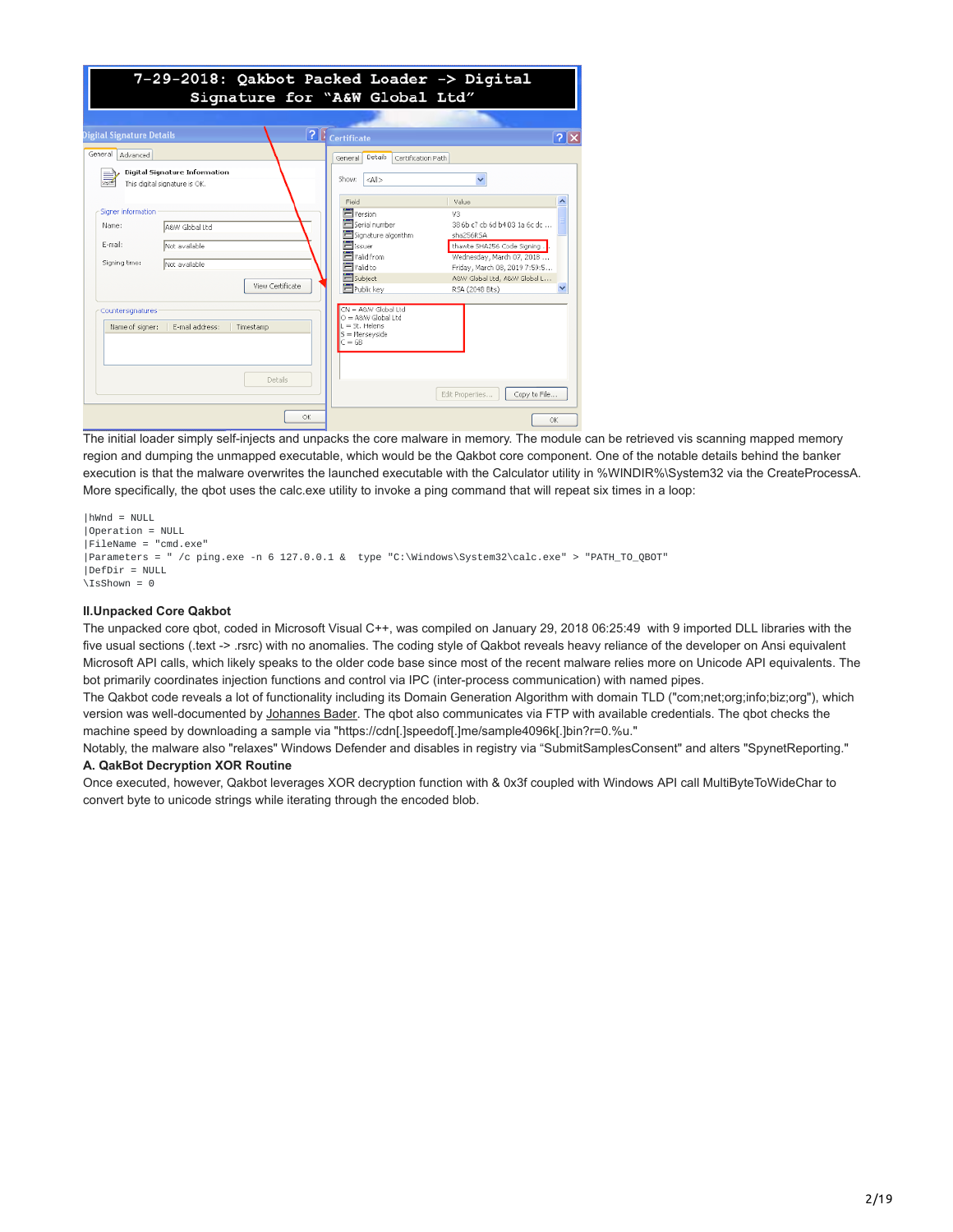

```
if ( v14 )
    {
       WideCharStr = 0;
       decrypt_iterate_func(&v13, 0, 62);
       if (v15 \le 12)
      {
         v6 = 200:
         do
         {
           MultiByteToWideChar(0, 0, (LPCSTR)*(v5 - 1), -1, &WideCharStr, 31);
           --v6;
         }
         while ( v6 );
         v4 = (const CHAR *)dword_41453C; // location of encoded data
       }
     }
     v7 = 8v4[v16]; // v16 = 0x2AA9u
     v8 = byte_413168[v16 & 0x3F];
     v9 = v8 = v4[v16];*v7 ^{\wedge} = v8;
     if ( v9 )
     {
       ++v15;*v5 = v7 + 1;
       ++v5;
     }
     ++v16;
```
}**III. "Explorer" Process Injection**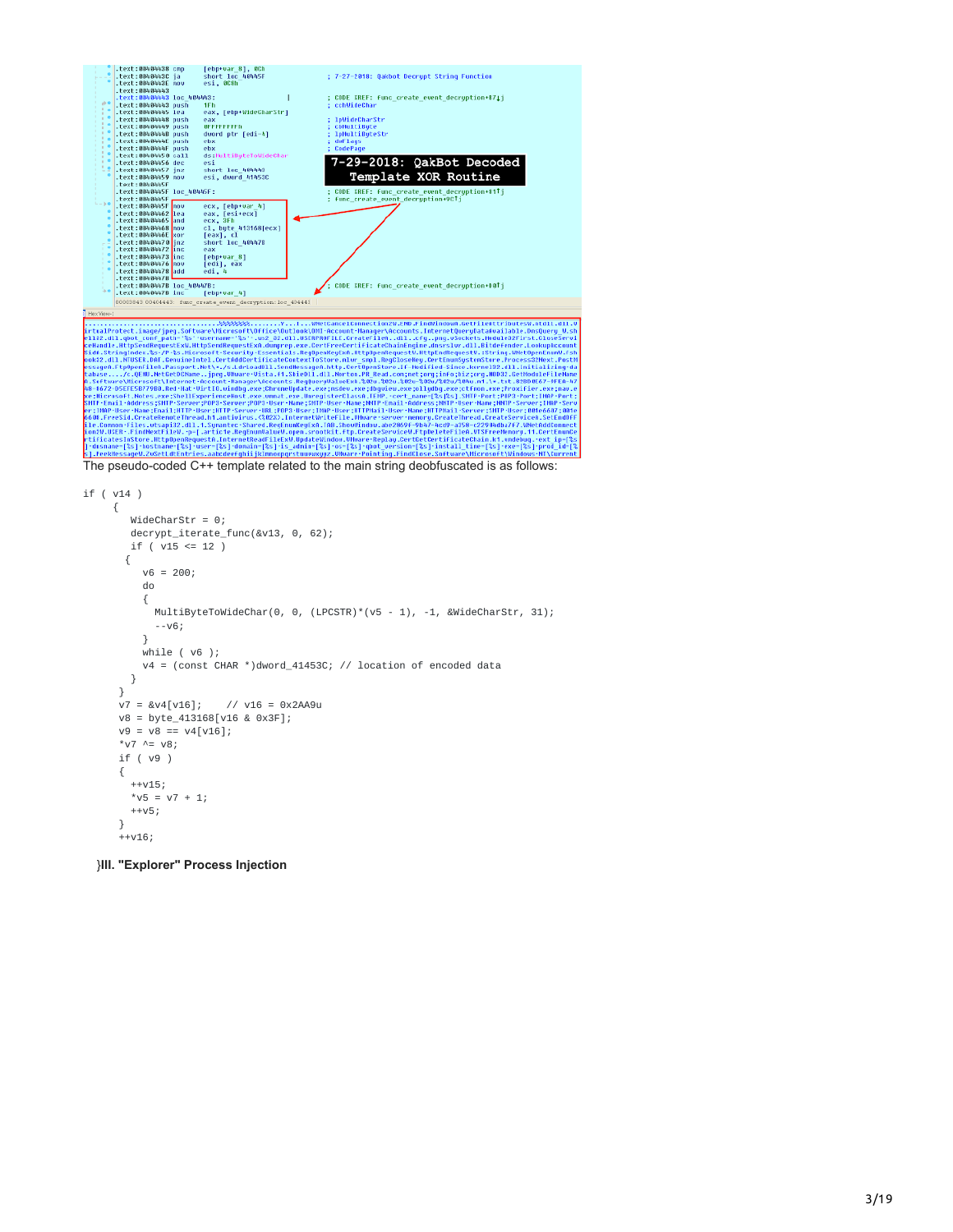

The execution sequence is as follows injecting code into "explorer.exe" in both x86 and x64 variants:

**start -> main\_function -> main\_injection -> x86\_create\_remote\_thread/x64\_process\_inject -> process\_injection\_main -> inject\_writeprocessMemory** 

## **IV. Qakbot Configuration**

Qakbot configuration stored as .dat in %APPDATA% as numeric field values as follows:<br>Ball WARE IN HER HER LETTER IN THE RESERVED OF A BALL CONTINUUS CONTINUUS



The config is retrieved as follows via the following call chain:

**start -> main\_function -> GetDrive\_type\_func -> net\_server\_lookup\_function -> anti-analysis -> trytoget\_sid\_user\_as -> bot\_config - > qbot\_conf**

Some of the notable Qakbot configurations details were noted by BAE Systems in [2016](https://www.baesystems.com/en/cybersecurity/article/technical-experts-at-bae-systems-reveal-details-of-new-strain-of-virulent-cyber-threat). It appears that the field "10" carries the unique name such as "mc15," which is a possible designation of the qbot botnet.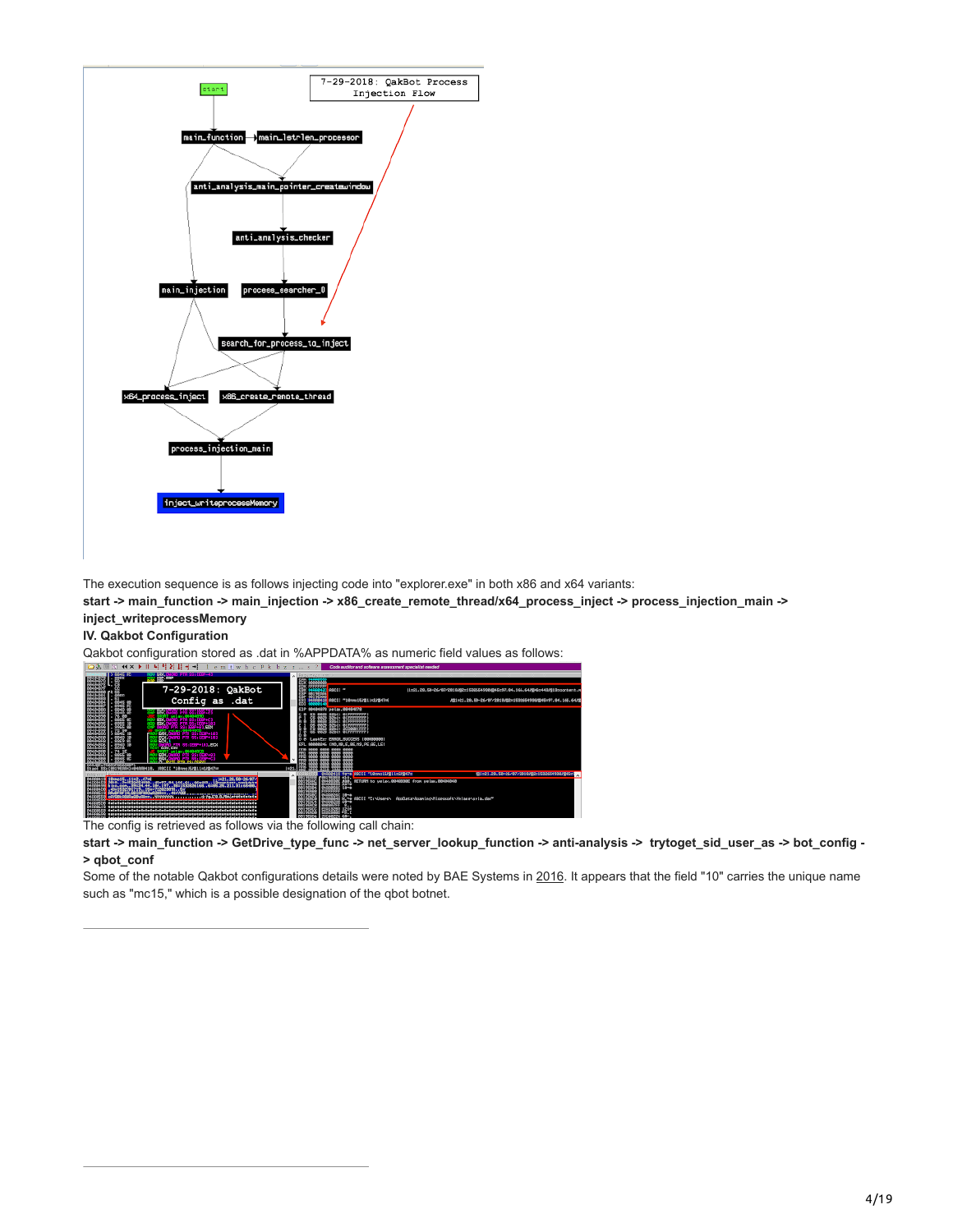#### **Qbot Configuration**

| 10=mc15 (possible botnet name)                |  |  |  |  |
|-----------------------------------------------|--|--|--|--|
| 11=2 (number of hardcoded C2)                 |  |  |  |  |
| 47=bot id as uppercase alphanumeric           |  |  |  |  |
| 1=date of qbot install in HH:MM:ss-dd/mm/yyyy |  |  |  |  |
| 2=victim gbot install                         |  |  |  |  |
| $45 = C$ $2$ IP                               |  |  |  |  |
| 46=C2 port                                    |  |  |  |  |
| 13=C2 domain                                  |  |  |  |  |
| 39=victim external IP                         |  |  |  |  |
| 38=last victim call to C2 (time in Unix)      |  |  |  |  |
| 6=C2 IP:port                                  |  |  |  |  |
| 43=time of record ((time in Unix)             |  |  |  |  |
| $15 =$ unknown                                |  |  |  |  |
| 5=victim network shares                       |  |  |  |  |
|                                               |  |  |  |  |

44=victim share credentials



The bot id generation function is as follows leveraging "ProductID" value in Registry, coupled with the output of GetComputerNameA and GetVolumeInformationA as follows:

```
v2 = lpString;
 *(_DWORD *)v14 = 0;
nsize = 0:
decrypt_iterate_func(lpString, 0, 256);
v12 = 256;v11 = RegOpenKeyExA(-2147483646, SOFTWARE_path, 0, 131097, &lpString);
if ( !v11 )
  v11 = RegQueryValueExA(lpString, ProductId, 0, 0, v2, &v12);
 RegCloseKey(lpString);
 if ( v11 )
  *(_WORD *)v2 = 48;
nSize = 256 - IstrlenA(v2);v3 = 1strlenA(v2);
GetComputerNameA((LPSTR)&v2[v3], &nSize);
if ( !GetVolumeInformationA(&unk_411C48, &v9, 256, v14, 0, 0, &v10, 256) )
  *(_DWORD *)v14 = 0;
v4 = v14[0];
 v5 = 256 - lstrlenA(v2);
 v6 = 1strlenA(v2);
wsprintf_filepath(&v2[v6], v5, (int)"%u", v4);
 lstrcatA((LPSTR)v2, lpString2);
 nSize = lstrlenA(v2);
CharUpperBuffA((LPSTR)v2, nSize);
```
Notably, the malware does not appear to store in the config file but rather uses the following config fields for FTP communication:

## **Qbot Additional Config**

3=time of config (time in Unix)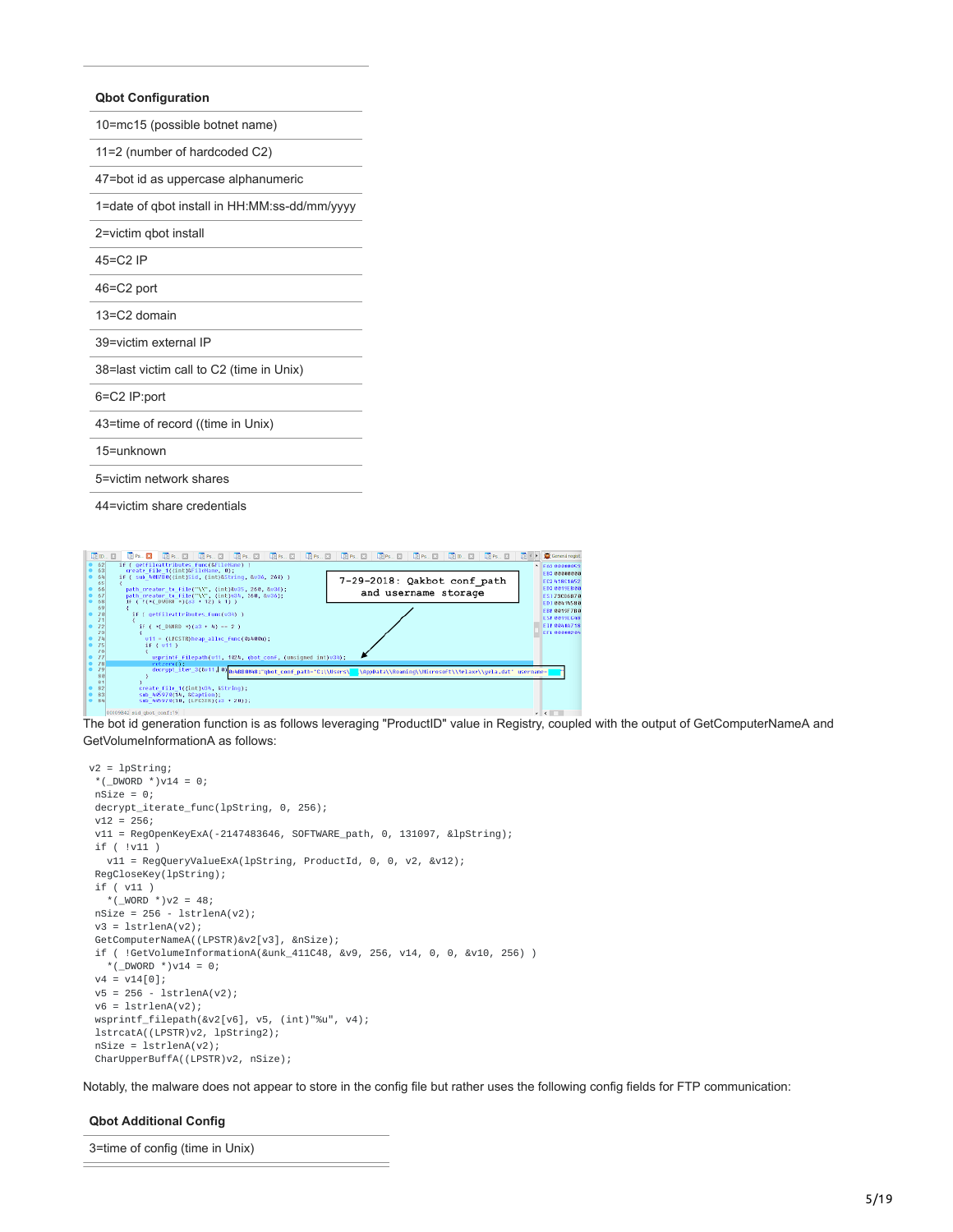22=ftp server1 with credential for C2 communications

23=ftp server2 with credential for C2 communications

24=ftp server3 with credential for C2 communications

25=ftp server4 with credential for C2 communications

26=ftp server5 with credential for C2 communications

The croncache is as follows:

12960;5;1532655973|15;8;1532722066|3;1;1532722258|4294967295;23;1532655912|300;13;1532722066|2736;3;1532701702|5;21;1532722066| **V. Qbot Anti-Analysis**

The malware check for various anti-virus processes while running the binary.



- avgcsrvx.exe;avgsvcx.exe;avgcsrva.exe
- ccSvcHst.exe
- MsMpEng.exe
- mcshield.ex
- avp.exe
- egui.exe;ekrn.exe
- bdagent.exe;vsserv.exe;vsservppl.exe
- AvastSvc.exe
- coreServiceShell.exe;PccNTMon.exe;NTRTScan.exe.
- SAVAdminService.exe;SavService.exe
- fhoster32.exe
- WRSA.exe
- vkise.exe;isesrv.exe;cmdagent.exe
- ByteFence.exe
- MBAMService.exe
- fmon.exe

Additionally, the malware checks for a plethora of anti-analysis and anti-virtual machines. One of the techniques is used to compare CPUID. This instruction is executed with EAX=1 as input, the return value describes the processors features. The 31st bit of ECX on a physical machine will be equal to 0. On a guest VM it will equal to 1.

```
anti_VM_cpuid((int)&String1);
 -EAX = 1;
   \_\{asm} \{ \text{cpuid } \}
  v16 = ECX;
  return _ECX == 1 && !lstrcmpiA(&String1, GenuineIntel);
}
```
DLL (GetModuleHandleA):

- fshook32.dll (F-Secure)
- SbieDII.dll (Sandboxie)
- aswhookx.dll (Avasr)
- sf2.dll (Avst)
- dbghelp.dll
- avcuf32.dll (BitDefender)

For example,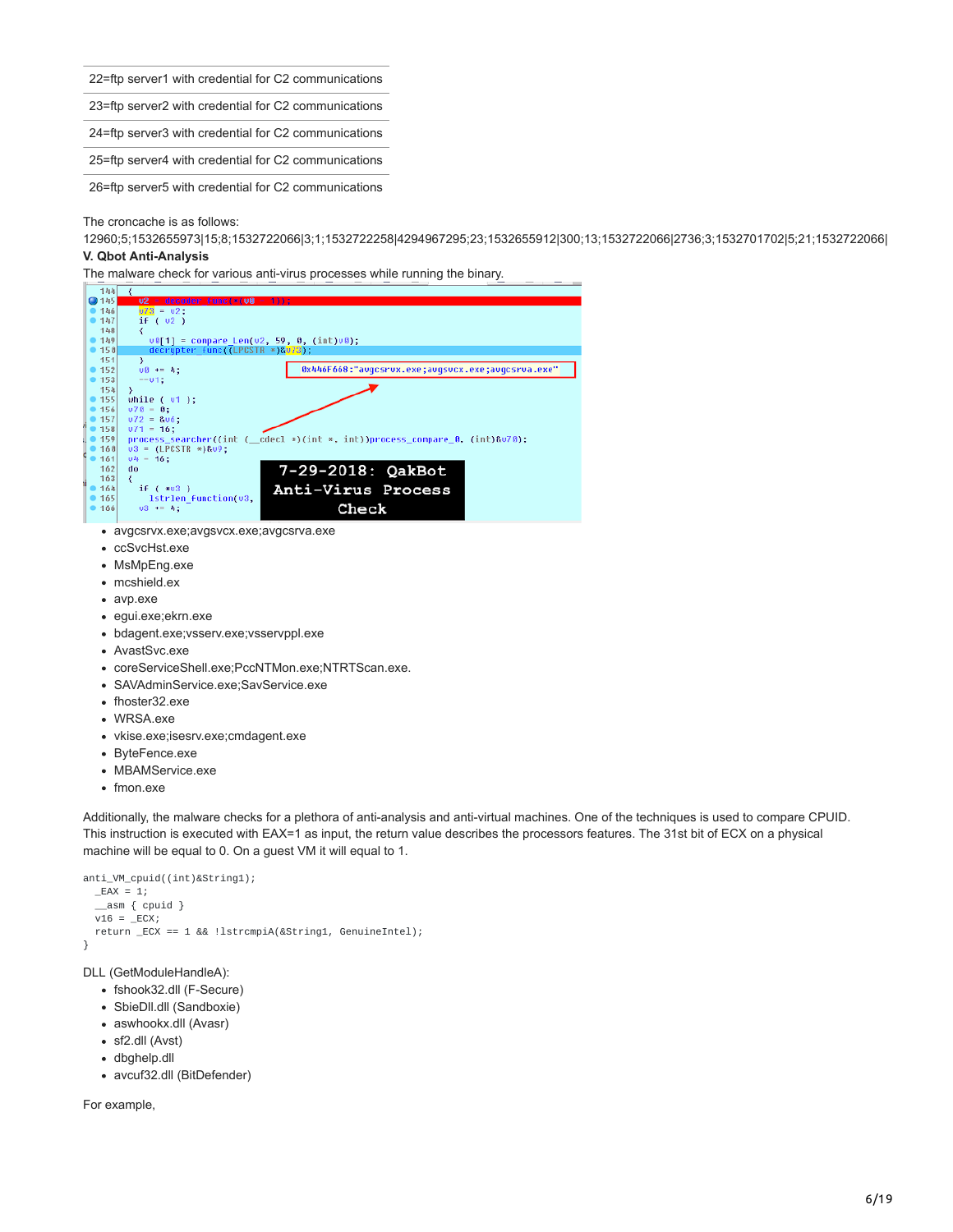```
BOOL check_as_dll()
{
```

```
return dword_415934 & 0x82 && (GetModuleHandleA(aswhooka_dll) || GetModuleHandleA(aswhooks_dll));
```
}

## Anti-Virus:

- Bitdefender
- Microsoft Security Essentials
- Norton
- NOD32
- Symantec
- mcafee
- kaspersky
- Avast
- Trend Micro

Filename check:

- mlwr\_smpl
- antivirus
- srootkit (AVG)
- sample.exe
- sample

Anti-Virtual Machine:

- QEMU
- VMware
- vmdebug
- vmx\_svga
- VirtIO
- RedHat
- vmacthlp.exe
- vmtoolsd.exe
- SVGA
- VMaudio
- vmrawdsk
- SCSI
- VBoxGuest
- vm3dmp
- vmxnet

Other:

- windump.exe
- artifact.exe

Mutex Check:

\_AVIRA\_71855

## **VI. Persistency Mechanism**

Qakbot sets run persistence via task scheduler as well as curious JavaScript execution via "cscript.exe //E:javascript" with the qbot loader file ending .wpl

| 7 Task Scheduler (Local)<br>Task Scheduler Library | Name<br>3 (87FF50A8-20F5-4361-8C42-0626B49B421C)<br>€                                                                                                                                                                                                                                                                                                                                                                       |  |  | Status Triggers<br>Ready At 12:00 PM every Tuesday of every week, starting 7/27/2018 | Next Run Time ^<br>7/31/2018 12:00<br>$\rightarrow$ |  |
|----------------------------------------------------|-----------------------------------------------------------------------------------------------------------------------------------------------------------------------------------------------------------------------------------------------------------------------------------------------------------------------------------------------------------------------------------------------------------------------------|--|--|--------------------------------------------------------------------------------------|-----------------------------------------------------|--|
|                                                    | General Triggers Actions Conditions Settings History (disabled)<br>When you create a task, you must specify the action that will occur when your task starts. To change these actions, open the task property pages using<br>the Properties command.<br><b>Details</b><br>Action<br>cmd.exe /C "start /MIN C:\Windows\system32\cscript.exe //Ejavascript "C:\Users\j\AppData\Local\Microsoft\yelax.wpl""<br>Start a program |  |  |                                                                                      |                                                     |  |
|                                                    |                                                                                                                                                                                                                                                                                                                                                                                                                             |  |  |                                                                                      |                                                     |  |
|                                                    |                                                                                                                                                                                                                                                                                                                                                                                                                             |  |  | 7-29-2018: Qakbot persistency "cscript" execution in %APPDATA%                       |                                                     |  |

**VII. Yara Signatures**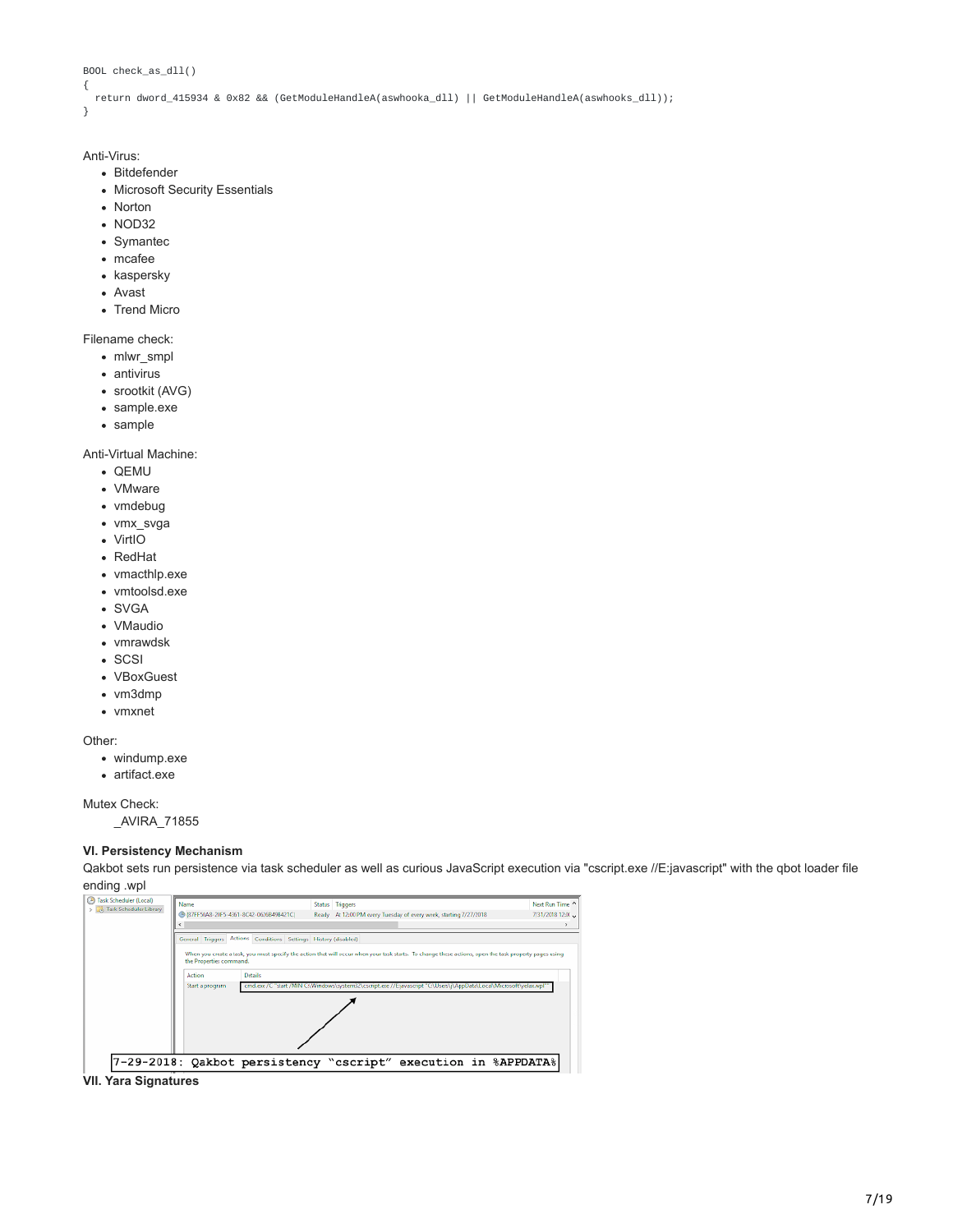```
rule crimeware_win32_qbot_unpacked_core {
 meta:
 description = "Detects unpacked Qakbot core"
 author = "@VK_Intel"
  date = "2018-07-29"
 hash = "95ec8de64002fc5de7c04ceba04702da"
 strings:
 $s0 = "powershell.exe" fullword ascii
 $s1 = "%s\\%d.exe" fullword ascii
 $s2 = "%s\\system32\\" fullword ascii
 $s3 = "000223" fullword ascii
  $s5 = "000001" fullword ascii
  $s6 = "000111" fullword ascii
 $s7 = "000005" fullword ascii
  $s8 = "Akernel32" fullword ascii
 $s9 = "ipconfig netstat" fullword ascii
  $s10 = "Win32_Process" fullword ascii
 $s11 = "NtQuerySystemInformation" fullword ascii
 condition:
 uint16(0) == 0x5a4d and filesize < 500KB and all of them
}
rule crimeware_win32_qbot_communicatorDll {
meta:
  description = "Detects Qakbot Communicator DLL"
  author = "@VK_Intel"
 date = "2018-07-29"
 hash = "7dad18c4d149849c727fe39eee184fe8"
 strings:
 $s0 = "powershell.exe" fullword ascii
  $s1 = "User-Agent: Microsoft-Windows/%u.%u UPnP/1.0" fullword ascii
 $s2 = "\\\\.\\pipe\\%ssp" fullword ascii
 $s3 = "http://www.ip-adress.com" fullword ascii
 $s4 = "%s\\%s.exe" fullword wide
 $s5 = "POST %s HTTP/%s" fullword ascii
  $s6 = "urn:schemas-upnp-org:service:WANCommonInterfaceConfig:1" fullword ascii
 $s7 = "HOST: %s:1900" fullword ascii
  $s8 = "GetPortMappingNumberOfEntries" fullword ascii
  $s9 = "GetSpecificPortMappingEntry" fullword ascii
  $s10 = "%s\\tmp_%u.exe" fullword ascii
  $s11 = "GetConnectionTypeInfo" fullword ascii
 $s12 = "\\AppData\\LocalLow\\" fullword ascii
  $s13 = "%s\\~%s.tmp" fullword ascii
 $s14 = "%s\\system32\\" fullword ascii
 condition:
 uint16(0) == 0 \times 5a4d and filesize < 200KB and 10 of them
}
rule crimeware_win64_qbot_injectedDll {
meta:
  description = "Detects Qakbot Inject DLL"
  author = "@VK Tntel"date = "2018-07-29"hash = "03e78339b09aa5e9885c24b2e8af84f4"
 strings:
 $s0 = "chrome.dll" fullword ascii
  $s1 = "\\\\.\\pipe\\%ssp" fullword ascii
  $s2 = "content-security-policy-report-only" fullword ascii
  $s3 = "\\AppData\\LocalLow\\" fullword ascii
 $s4 = "content-security-policy" fullword ascii
  $s5 = "cookie=[" fullword ascii
  $s6 = "referer=[" fullword ascii
  $s7 = "X-Frame-Options" fullword ascii
 $s8 = "user.js" fullword wide
  $op0 = { e8 99 b0 00 00 44 8b 5d c4 44 01 5b 18 41 80 3e }
  $op1 = { e8 f1 ec ff ff 48 89 84 24 98 }
  $op2 = { 48 8b 53 28 48 8b c8 e8 ca 6a 00 00 eb 03 41 8b }condition:
  uint16(0) == 0 \times 5a4d and filesize < 421KB and all of ($s<sup>*</sup>) and 1 of ($op<sup>*</sup>)}
```
## **VIII. Indicators of Compromise (IOCs)**

**A. The observed list of C2 servers**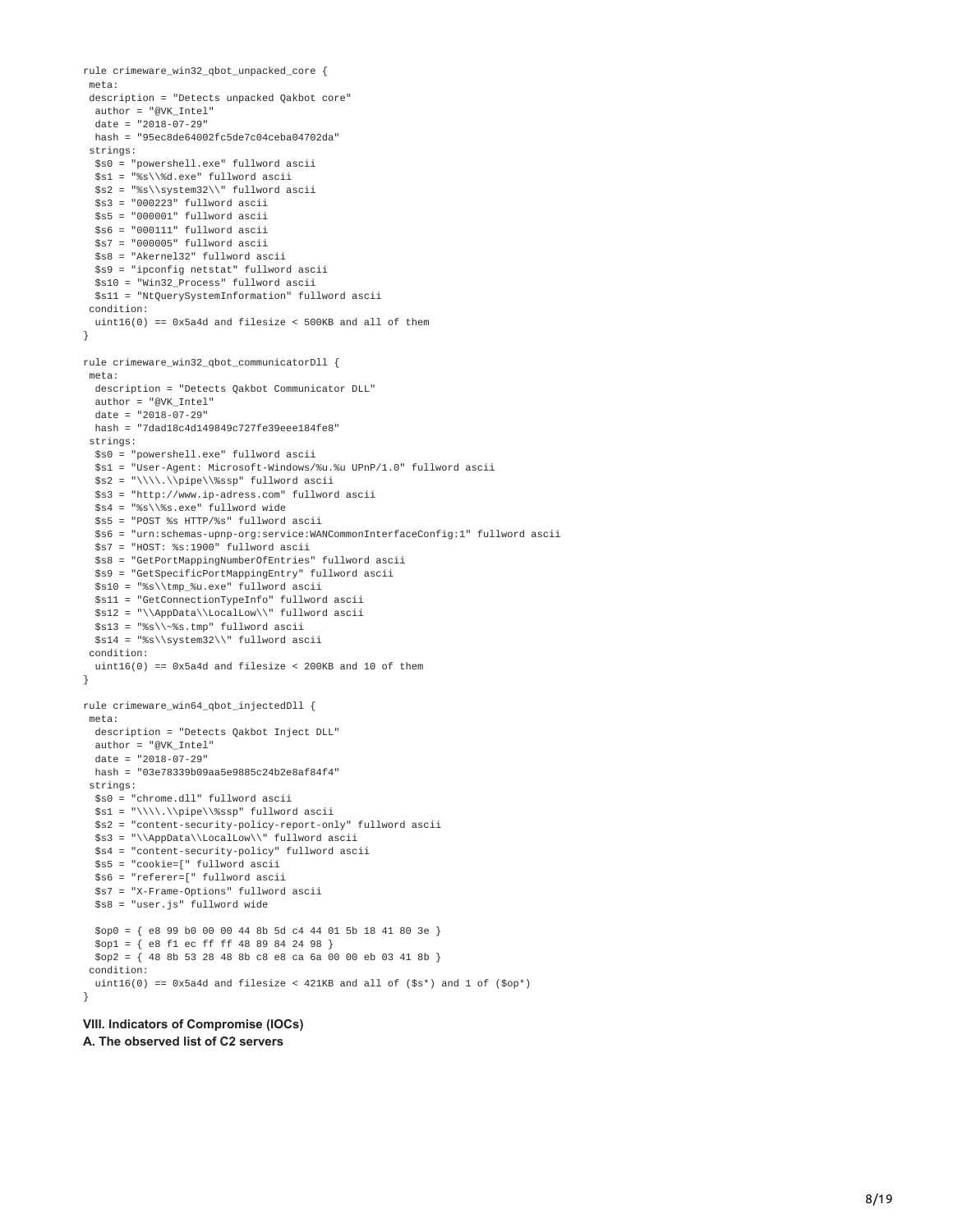6 6.1 8 9.2 2 8 [.] 4 9 ; 0 ; 9 9 5 70.169.12[.]141;0;443 150.200.247[.]87;0;443 7 1.7 7.2 2 [.] 2 0 6 ; 0 ; 4 4 3 76.73.202[.]82;0;443 7 4.8 8.2 1 0 [.] 5 6 ; 0 ; 9 9 5 97.97.160[.]42;0;443 1 4 6.1 3 5.9 [.] 6 4 ; 0 ; 4 4 3 71.190.202[.]120;0;443 4 7.2 2 3.8 5 [.] 3 3 ; 0 ; 4 4 3 98.26.2[.]182;0;443 50.111.32[.]211;0;443 68.207.33[.]232;0;2222 6 8.1 7 3.5 5 [.] 5 1 ; 0 ; 4 4 3 7 6.1 8 6.8 2 [.] 5 1 ; 0 ; 4 4 3 67.197.104[.]90;0;443 7 3.4 0.2 4 [.] 1 5 8 ; 0 ; 4 4 3 50.42.189[.]206;0;993 6 5.1 1 6.1 7 9 [.] 8 3 ; 0 ; 4 4 3 50.32.243[.]36;0;443 1 8 5.2 1 9.8 3 [.] 7 3 ; 0 ; 4 4 3 7 2.1 3 3.1 0 5 [.] 1 5 5 ; 0 ; 4 4 3 216.201.159[.]118;0;443 68.207.43[.]173;0;443 216.218.74[.]196;0;443 9 6.2 4 8.1 5 [.] 2 5 4 ; 0 ; 9 9 5 7 5.1 8 9.2 3 5 [.] 2 1 6 ; 0 ; 4 4 3 9 8.1 0 3.2 [.] 2 2 6 ; 0 ; 4 4 3 24.100.46[.]201;0;2222 24.11.50[.]136;0;443 75.109.193[.]173;0;2087 73.106.122[.]121;0;443 173.160.3[.]209;0;443 70.118.18[.]242;0;443 24.163.66[.]146;0;443 173.248.24[.]230;0;443 6 8.1 2 9.2 3 1 [.] 8 4 ; 0 ; 4 4 3 1 7 4.4 8.7 2 [.] 1 6 0 ; 0 ; 4 4 3 216.93.143[.]182;0;995 184.180.157[.]203;0;2222 6 8.4 9.1 2 0 [.] 1 7 9 ; 0 ; 4 4 3 75.109.193[.]173;0;1194 75.109.193[.]173;0;8443 98.16.70[.]197;0;2222 47.134.236[.]166;0;443 105.227.20[.]203;0;443 97.70.129[.]250;0;443 24.228.185[.]224;0;2222 7 2.1 7 4.2 5 [.] 1 3 9 ; 0 ; 4 4 3 24.209.137[.]134;0;443 98.225.141[.]232;0;443 67.197.97[.]144;0;443 1 7 3.8 1.4 2 [.] 1 3 6 ; 0 ; 2 1 24.155.191[.]156;0;995 97.84.210[.]38;0;2222 93.108.180[.]227;0;443 190.185.219[.]110;0;443 63.79.135[.]0;0;443 9 6.7 3.5 5 [.] 1 9 3 ; 0 ; 9 9 3 207.178.109[.]161;0;443 99.197.182[.]183;0;443 67.83.122[.]112;0;2222 50.198.141[.]161;0;2078 47.40.29[.]239;0;443 12.2.201[.]35;0;443 76.176.7[.]41;0;443 75.127.141[.]50;0;995 71.210.153[.]133;0;443 189.175.147[.]195;0;443 73.231.147[.]128;0;443 73.130.229[.]200;0;443 67.11.27[.]100;0;443 12.196.116[.]242;0;443 216.21.168[.]27;0;32101 24.6.31[.]163;0;443 216.21.168[.]27;0;995 96.40.85[.]72;0;443 69.129.12[.]186;0;21 71.172.250[.]114;0;443 73.152.213[.]187;0;80 68.226.136[.]96;0;443 71.222.141[.]81;0;61200 76.182.33[.]43;0;2222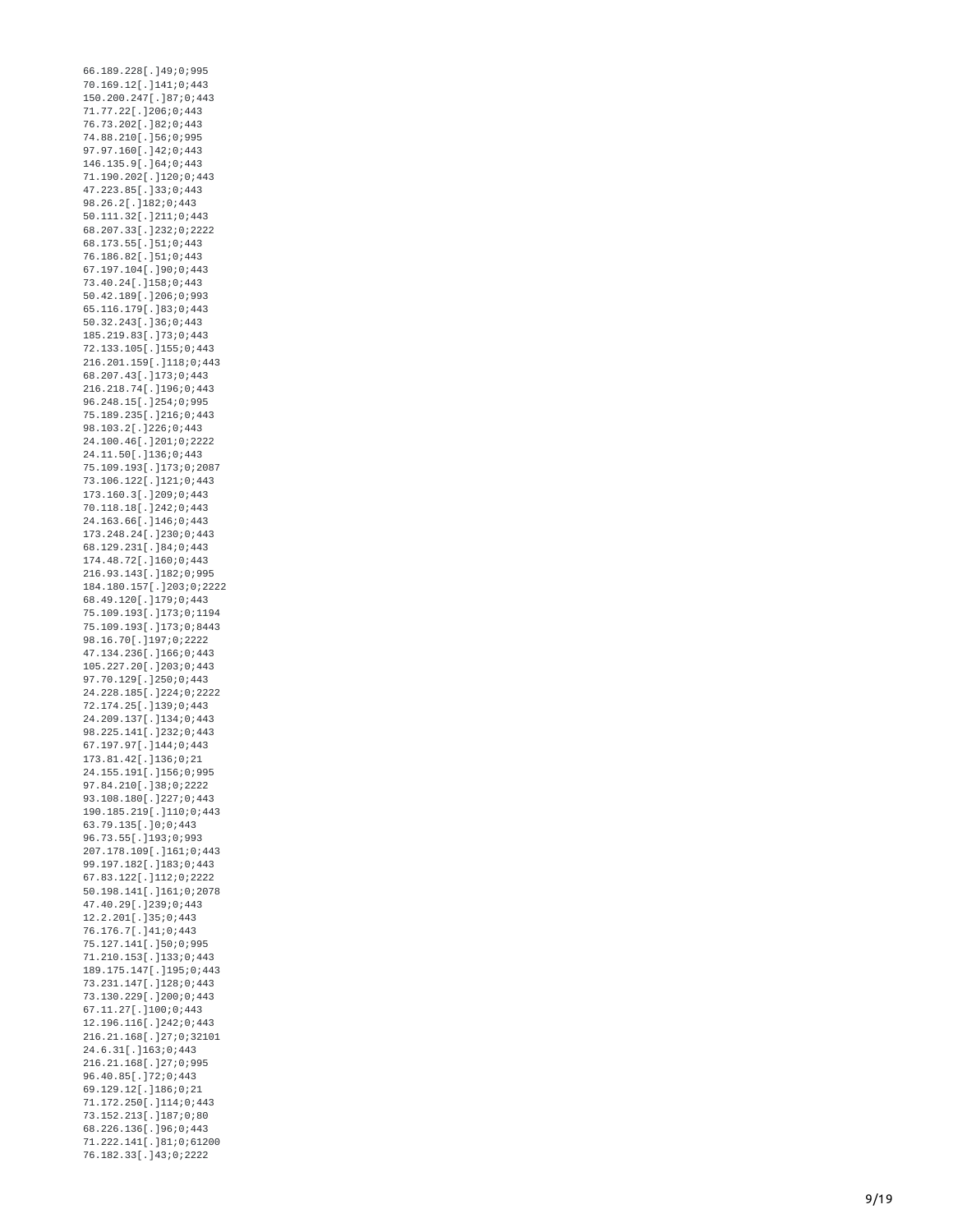24.180.160[.]192;0;443 1 7 3.1 6 0.3 [.] 2 0 9 ; 0 ; 9 9 5 9 7.7 0.8 5 [.] 2 4 8 ; 0 ; 4 4 3 24.180.246[.]147;0;443 173.70.44[.]171;0;443 216.21.168[.]27;0;50000 24.180.246[.]147;0;443 96.32.171[.]132;0;443 47.48.236[.]98;0;2222 70.182.79[.]66;0;443 173.80.75[.]177;0;443 24.141.179[.]121;0;443 204.85.12[.]25;0;443 24.175.103[.]122;0;995 24.252.80[.]93;0;443 68.206.135[.]146;0;443 184.174.166[.]107;0;443 7 1.3 3.1 9 2 [.] 2 3 ; 0 ; 9 9 5 24.190.226[.]234;0;443 71.10.155[.]97;0;443 24.180.246[.]147;0;443 181.93.205[.]181;0;443 207.243.48[.]26;0;443 6 8.1 1 3.1 4 2 [.] 2 4 ; 0 ; 4 6 5 72.193.162[.]108;0;443 68.59.209[.]183;0;995 98.243.166[.]148;0;443 7 2.1 7 9.3 9 [.] 8 9 ; 0 ; 4 4 3 67.76.37[.]105;0;443 174.109.117[.]152;0;443 7 3.5 2.1 0 1 [.] 1 5 3 ; 0 ; 8 0 70.21.182[.]149;0;2222 24.180.246[.]147;0;443 6 5.1 9 1.7 4 [.] 2 4 8 ; 0 ; 4 4 3 65.40.207[.]151;0;995 73.183.145[.]218;0;2222 209.213.24[.]194;0;443 68.207.33[.]242;0;443 172.87.188[.]2;0;443 6 5.1 3 2.3 0 [.] 1 8 ; 0 ; 4 4 3 104.153.240[.]6;0;2222 24.93.104[.]154;0;443 75.106.233[.]194;0;443 65.191.128[.]99;0;443 65.169.66[.]123;0;2222 71.172.250[.]114;0;443 67.55.174[.]194;0;443 107.15.153[.]110;0;8443 205.169.108[.]194;0;443 47.221.46[.]163;0;443 7 1.4 8.2 1 8 [.] 9 1 ; 0 ; 9 9 5 7 3.7 4.7 2 [.] 1 4 1 ; 0 ; 4 4 3 7 1.8 5.7 2 [.] 9 ; 0 ; 4 4 3 172.164.17[.]102;0;443 173.191.238[.]124;0;995 4 7.1 8 6.9 3 [.] 2 2 8 ; 0 ; 4 4 3 184.191.61[.]13;0;32100 209.180.154[.]97;0;995 6 8.1 3 3.4 7 [.] 1 5 0 ; 0 ; 4 4 3 75.189.239[.]153;0;443 204.85.12[.]26;0;443 76.101.165[.]66;0;443 97.84.166[.]64;0;443 7 2.1 3 3.7 5 [.] 1 3 4 ; 0 ; 4 4 3 68.207.45[.]236;0;443 104.153.240[.]6;0;2222 206.67.215[.]7;0;443 206.67.215[.]7;0;443

## **B. Qbot Configuration**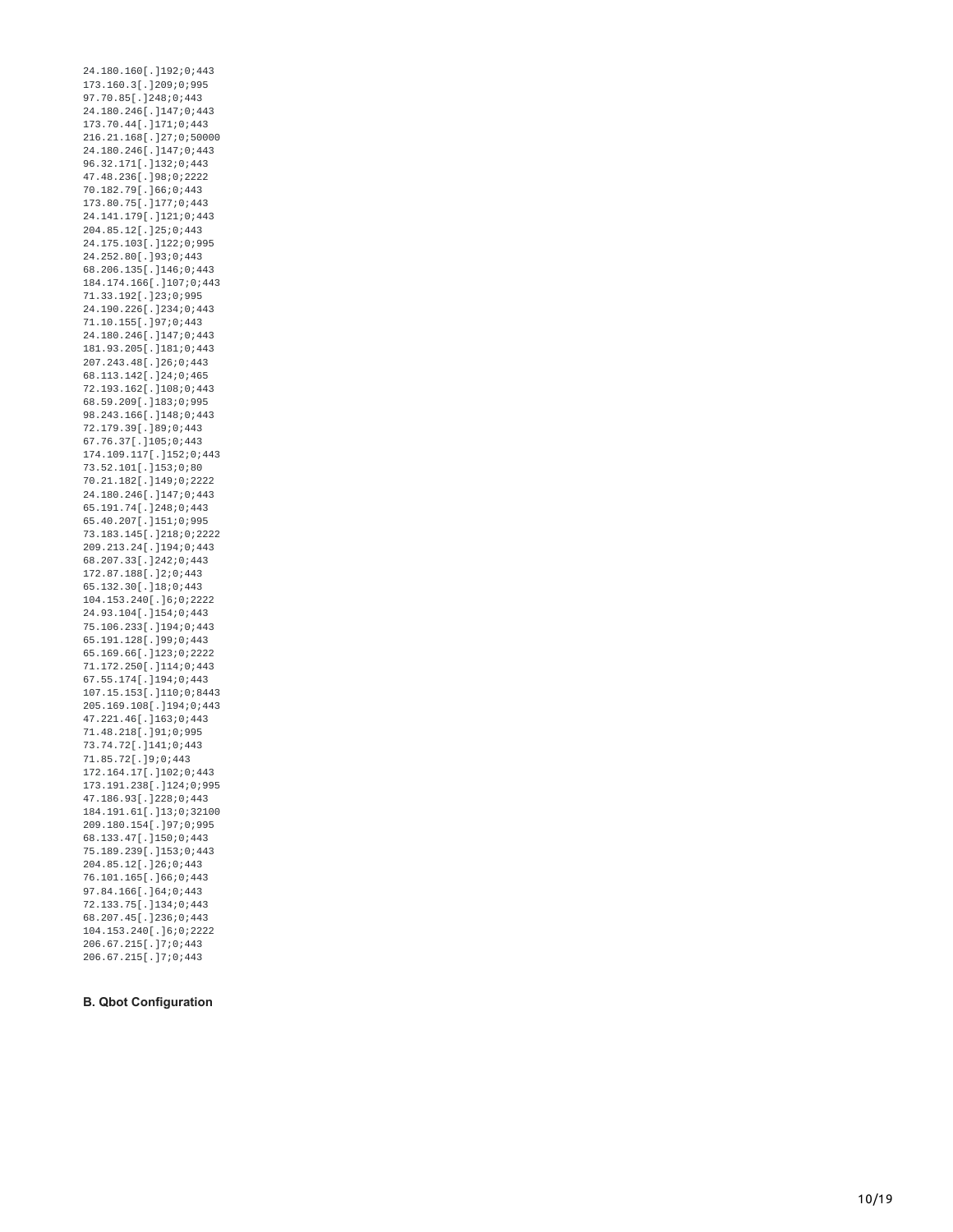10=mc15 11=2 47=REDACTED 1=REDACTED 2=REDACTED 45=97.84.166[.]64 46=443 13=content[.]markdutchinc[.]com 39=REDACTED 38=REDACTED 6=85.25.211[.]31:65400 43=REDACTED 15=-722023893 5=REDACTED 44=REDACTED 3=REDACTED 22=37.60.244[.]211:backup\_manager@garciasdrywall[.]com:REDACTED: 23=198.38.77[.]162:backup\_manager@worldexpresscargo[.]com:REDACTED: 24=61.221.12[.]26:logger@ostergift[.]com:REDACTED: 25=67.222.137[.]18:logger@grupocrepusculo[.]net:REDACTED: 26=107.6.152[.]61:logger@trussedup[.]com:REDACTED:

**IX. Appendix: Full Decoded First-Layer Template**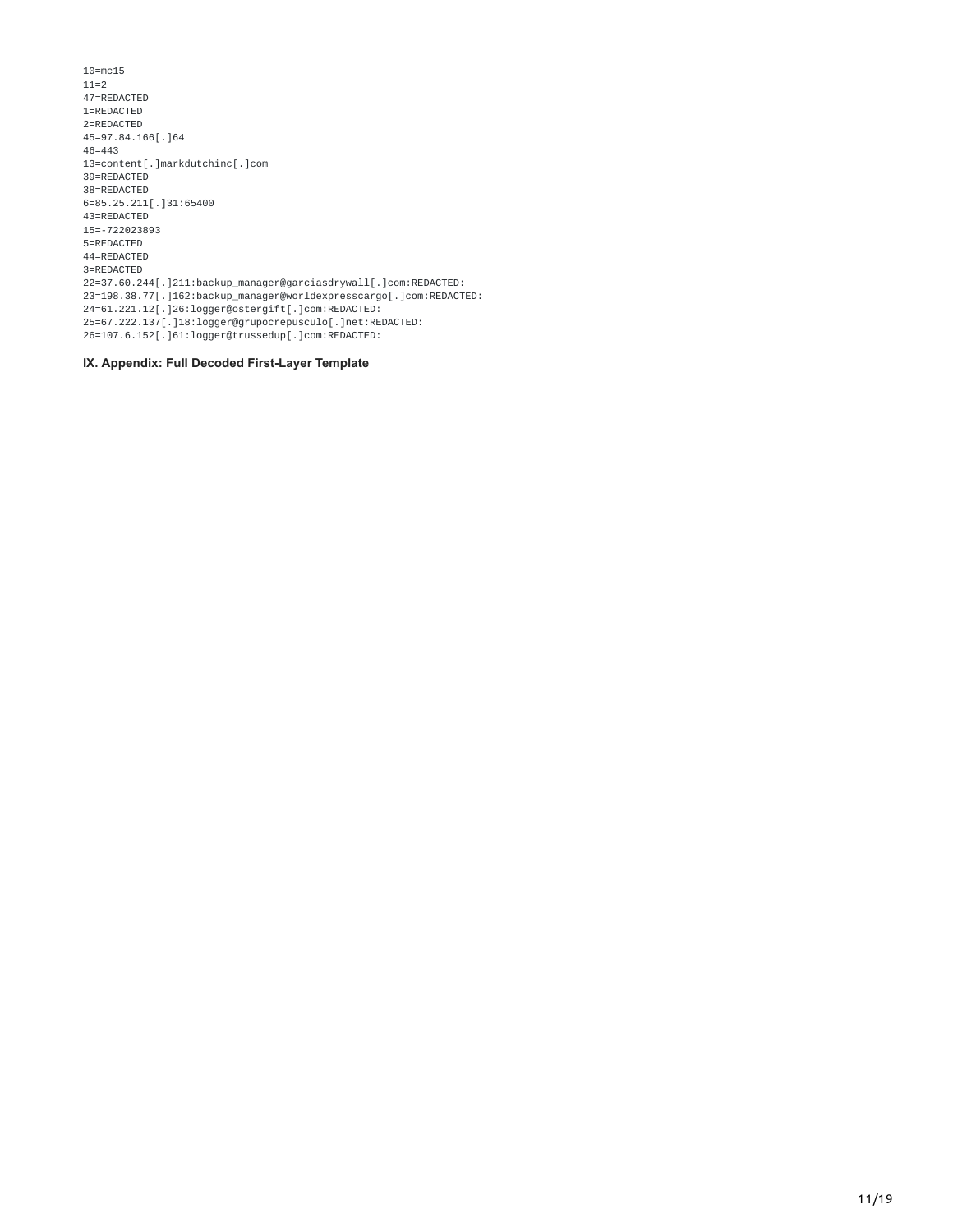```
WNetCancelConnection2W
E
N
D
FindWindowA
GetFileAttributesW
ntdll.dll
VirtualProtect
i
m
a
g
e
/
j
p
e
g
Software\Microsoft\Office\Outlook\OMI
Account
Manager\Accounts
InternetQueryDataAvailable
DnsQuery_W
shell32.dll
qbot_conf_path='%s'
username='%s' ws2_32.dll USERPROFILE CreateFileA .dll .cfg .png vSockets Module32First CloseServiceHandle HttpSendRequestExW HttpSendRequestExA dumprep.exe CertFreeCertificateChainEngine
dnsrslvr.dll
Bitdefender
LookupAccountSidA
StringIndex
%
s
/
P
%
s
Microsoft
Security
Essentials
RegOpenKeyExA
HttpOpenRequestW
HttpEndRequestW
:String WNetOpenEnumW fshook32.dll NTUSER.DAT GenuineIntel CertAddCertificateContextToStore
mlwr_smpl
RegCloseKey
CertEnumSystemStore
Process32Next
PostMessageA
FtpOpenFileA
Passport.Net\*
/
s
LdrLoadDll
SendMessageA
http
CertOpenStore
If-Modified-Since
kernel32.dll
Initializing
database...
/c<br>QEMU
NetGetDCNam
e .jpeg VMware Vista f1<br>SbieDll.dll
Norton PR_Read com;net;org;info;biz;org
N
O
D
3
2
GetModuleFileNameA
Software\Microsoft\Internet
Account
Manager\Accounts
RegQueryValueExA
%02u.%02u.%02u-%02u/%02u/%04u
m
1
\
*.t
x
t
```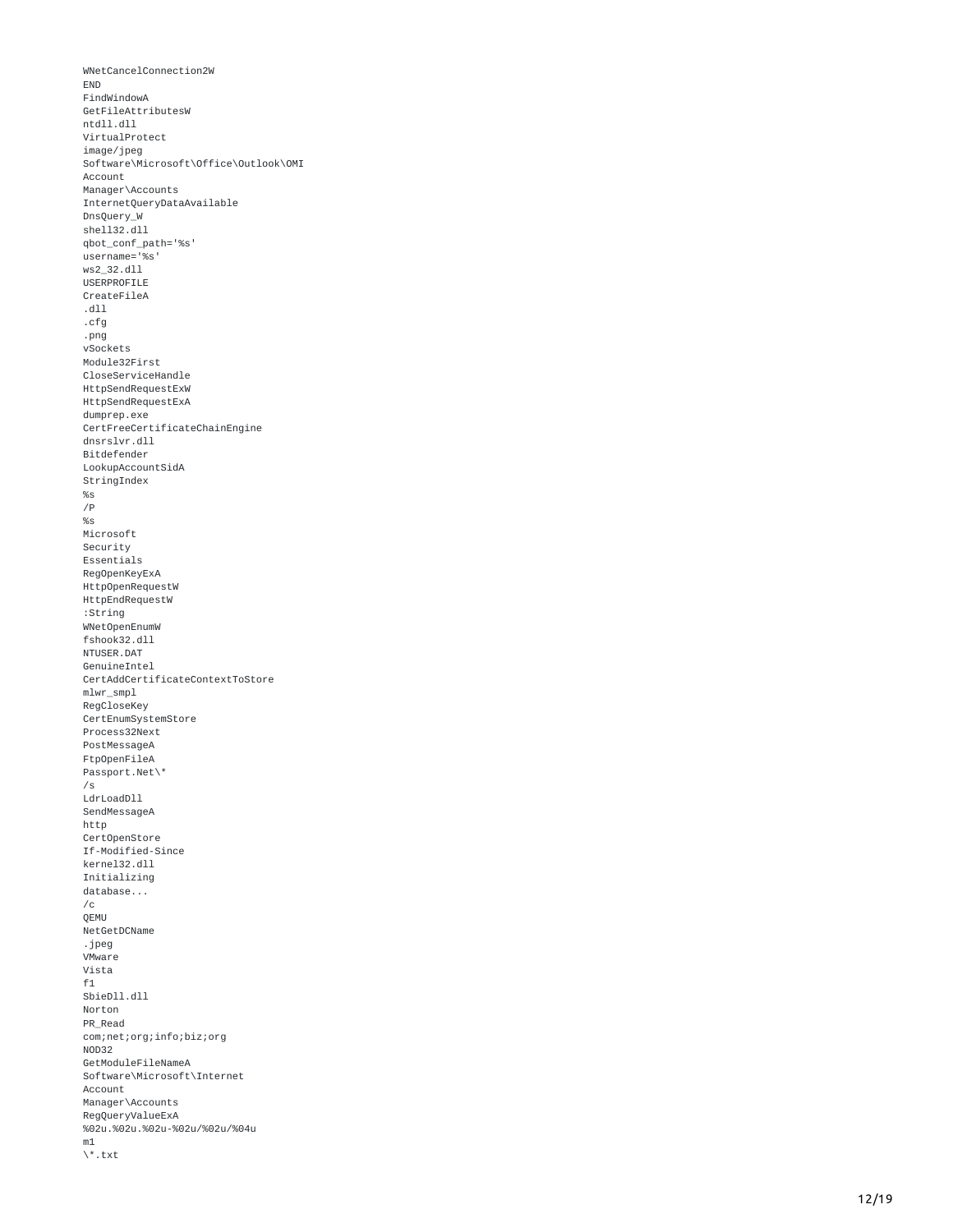Red Hat VirtIO windbg.exe;ChromeUpdate.exe;msdev.exe;dbgview.exe;ollydbg.exe;ctfmon.exe;Proxifier.exe;nav.exe;Microsoft.Notes.exe;ShellExperienceHo vmnat.exe UnregisterClassA TEMP cert\_name=[%s|%s] **SMTP** Port;POP3 Port;IMAP Port;SMTP Email Address;SMTP Server;POP3 Server;POP3 User Name; SMTP User Name; NNTP Email Address;NNTP User Name; NNTP Server;IMAP Server;IMAP User Name;Email;HTTP User; HTTP Server URL;POP3 User;IMAP User; HTTPMail User Name; HTTPMail Server;SMTP User;001e6607;001e6608 FreeSid CreateRemoteThread  $h1$ antivirus <%02X> InternetWriteFile VMware server memory CreateThread CreateServiceA SetEndOfFile Common Files wtsapi32.dll 1 Symantec Shared RegEnumKeyExA TAB ShowWindow abe2869f-9b47-4cd9-a358-c22904dba7f7 WNetAddConnection2W USER FindNextFileW  $p =$ [ artic1e RegEnumValueW open srootkit ftp CreateServiceW FtpDeleteFileA WTSFreeMemory 11 CertEnumCertificatesInStore HttpOpenRequestA InternetReadFileExW UpdateWindow VMware Replay CertGetCertificateChain

```
k1vmdebug
```
82BD0E67-9FEA-4748-8672-D5EFE5B779B0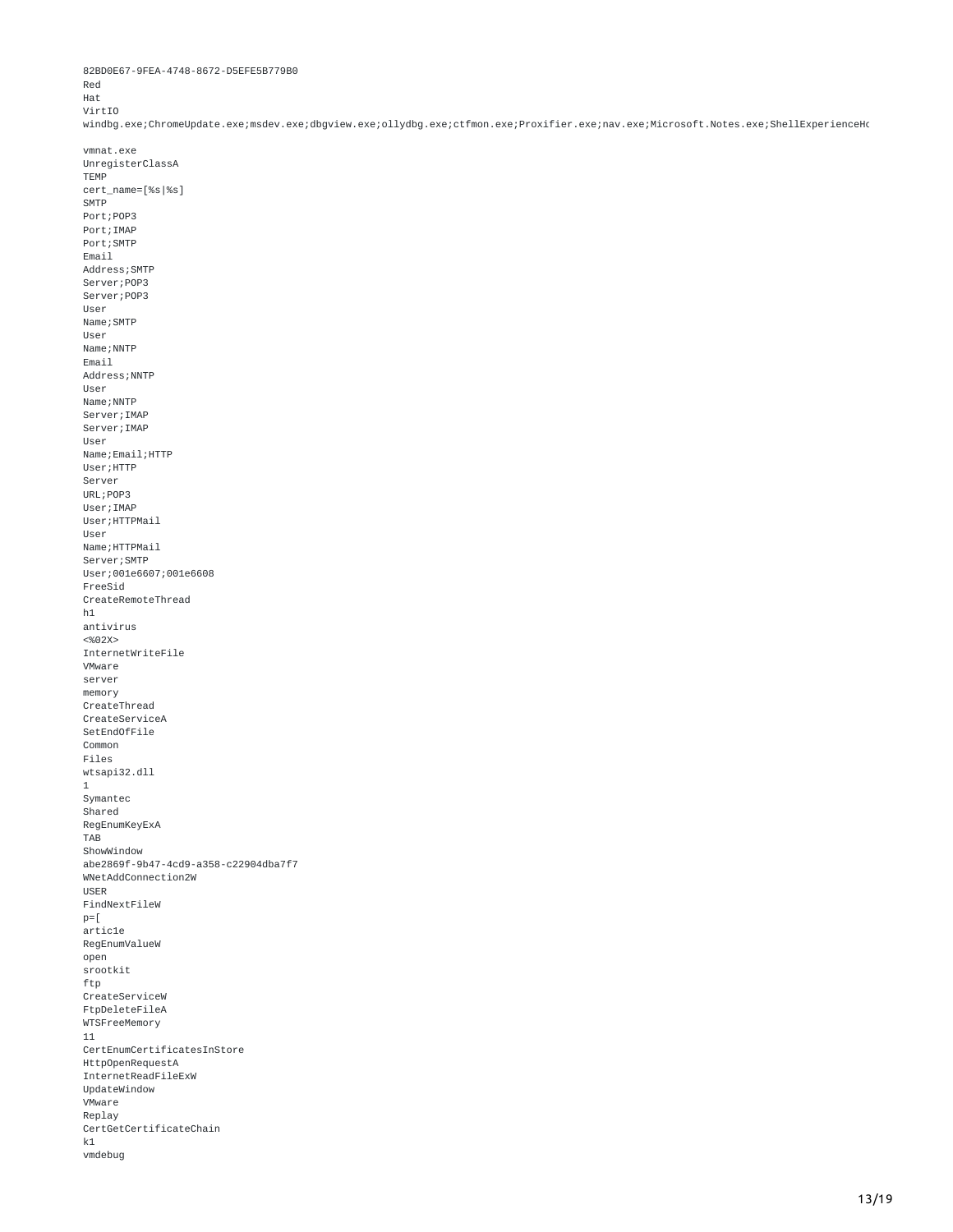```
ext_ip=[%s]
dnsname=[%s]
hostname=[%s]
user=[%s]
domain=[%s]
is_admin=[%s]
os=[%s]
qbot_version=[%s]
install_time=[%s]
exe=[%s]
prod_id=[%s]
PeekMessageW
ZwSetLdtEntries
aabcdeefghiijklmnoopqrstuuvwxyyz
V
M
w
a
r
e
Pointing
F
i
n
d
C
l
o
s
e
Software\Microsoft\Windows
NT\CurrentVersion\Windows
Messaging
Subsystem\Profiles
f
a
c
e
b
o
o
k.c
o
m
/
l
o
g
i
n.p
h
p
vmx_svga
m
c
a
f
e
e
DestroyWindow
a
b
c
Microsoft
vmacthlp.exe
GetLastError
ReadProcessMemory
ZwQueryInformationThread
k
2
M
o
z
i
l
l
a
/
5.0
(Windows
N
T
6.1
;
r
v:5
4.0
)
Gecko/20100101
F
i
r
e
f
o
x
/
5
4.0
2<br>InternetGetLastResponseInfoA
APPDATA
RegEnumValueA
dnsapi.dll
VirtualFreeEx
WindowsLive:name=*
ExpandEnvironmentStringsA
CreateDirectoryA
WTSQueryUserToken
cookie=[%s]
wSAConnect
i
1
k
b
WTSEnumerateSessionsA
PR_Close
DisplayName
Remote
Procedure
C
a
l
l
(
R
P
C
)
Service
kaspersky
WSASetLastError
s
a
m
p
l
e.e
x
e
vmtoolsd.exe
FindNextFileA
ZwQuerySystemInformation
crypt32.dll
CertAddCRLContextToStore
InternetOpenUrlA
SOFTWARE\Microsoft\Windows
NT\CurrentVersion
H
O
M
E
netapi32.dll
CertGetEnhancedKeyUsage
WriteFile
https://cdn.speedof.me/sample4096k.bin?r=0.%u
CredEnumerateW
CreateWindowExA
\
C
o
o
k
i
e
s
*.* advapi32.dll
WaitForSingleObject
```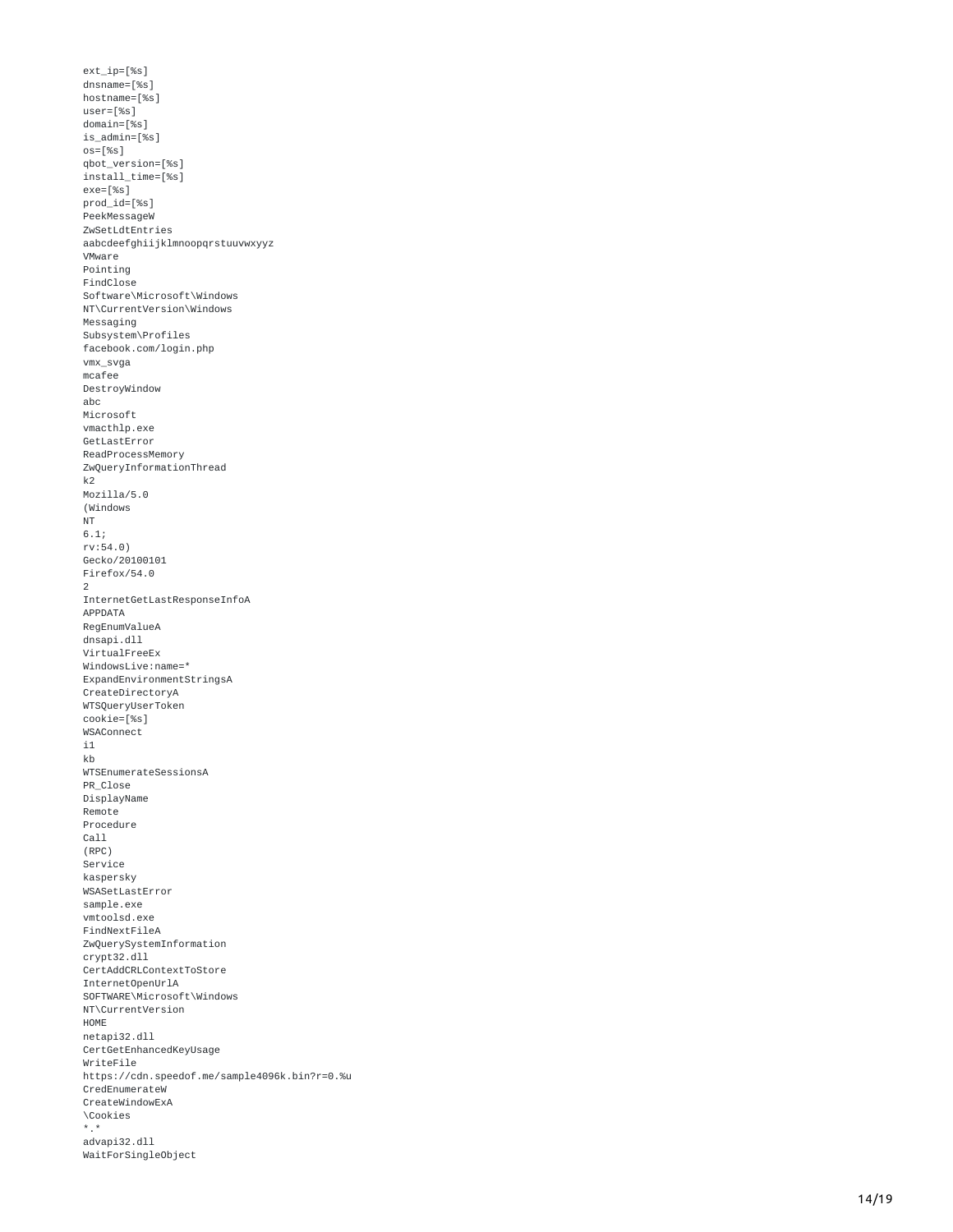```
InternetCrackUrlA
%
u.%
u.%
u.%
u
0
0
0
FindFirstFileA
w
p
l
url=[%s]
user=[%s]
pass=[%s]
InternetOpenA
P
O
P
3
Password;IMAP
Password;NNTP
Password;HTTPMail
Password;SMTP
Password;POP3
Password2;IMAP
Password2;NNTP
Password2;HTTPMail
Password2;SMTP
P
a
s
s
w
o
r
d
2 .swf Avast MiniDumpWriteDump
CertCloseStore
DeleteFileA
\Application
Data\Macromedia\Flash
Player\#SharedObjects
GetExitCodeProcess
RegSetValueExA
c
m
d.e
x
e
artifact.exe
rsaenh.dll
.css nspr4.dll NetShareEn
u
m
RegQueryInfoKeyA
RegCreateKeyExA
sbtisht
PFXExportCertStore
WSAStartup
If-None-Match
VirtualProtectEx
CertSetCertificateContextProperty
wSACleanup
_
q
b
o
t
]<br>b=[
220d5cc1
vmscsi
CreateFileW
connect
LOCALAPPDATA
a
t.e
x
e
%
u:%
u
"
%
s
"
/
I
AllocateAndInitializeSid
url=[%s]
V
M
w
a
r
e
VMaudio
i
2
i
m
a
g
e
/
p
j
p
e
g
%H.%M.%S-%d/%m/%Y
dwwin.exe
CryptAcquireCertificatePrivateKey
w
1
c
1
aswhookx.dll
host=[%s:%u]
user=[%s]
pass=[%s]
A
V
G
siteadvisor.com;avgthreatlabs.com;safeweb.norton.com
very
b
i
g
postdata
%
u
bytes
CredEnumerateA
HttpQueryInfoW
V
M
w
a
r
e
S
V
G
A
```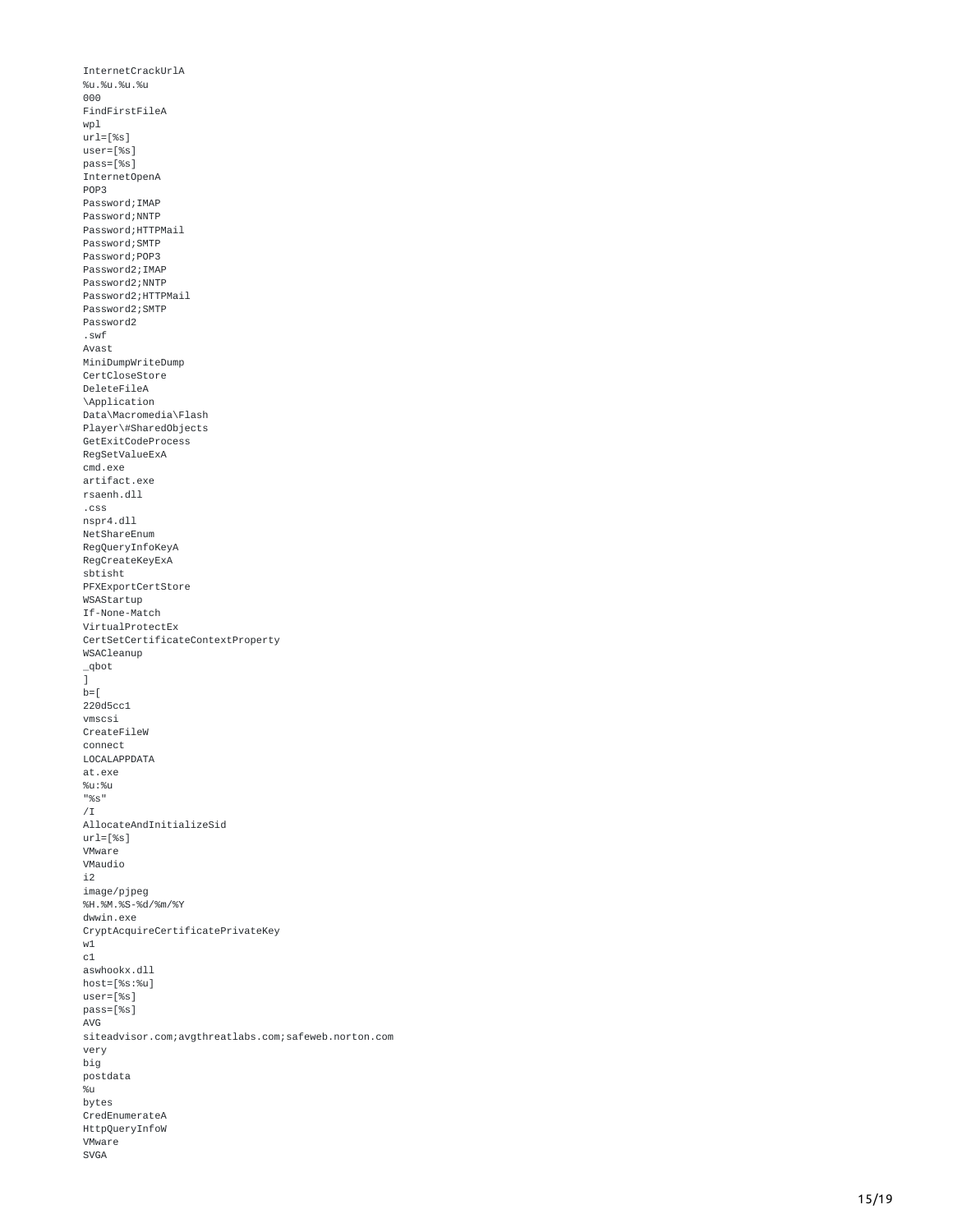1 2 3 4 5 6 7 8 9 0 InternetReadFileExA InternetConnectA Software\Microsoft\Internet Explorer\IntelliForms\Storage2 CertCreateCertificateChainEngine SetCurrentDirectoryA T E T r e n d Micro vmrawdsk .gif CredFree CreateToolhelp32Snapshot Process32First explorer.exe C h r o m e U p d a t e.e x e DeleteService Cookie: dwErr=% u szOldRunMutex='%s' username='%s' CertGetCRLContextProperty AdjustTokenPrivileges aswhooka.dll GetCurrentProcessId SetFilePointer dwErr=%u qbot\_run\_mutex='%s' username='%s' InternetOpenW CharToOemBuffA PR\_SetError 9<br>wininet.dll security NetUserEnum ZwResumeThread t=%s time=[%02d:%02d:%02d-%02d/%02d/%d] HttpAddRequestHeadersA mpr.dll StartServiceA VBoxVideo r u n a s u n o InternetQueryOptionA OpenProcess Norton Internet Security application/x-shockwave-flash ProductId WNetCloseEnum 0penThread %%% 0 2 X https:// iphlpapi.dll aaebcdeeifghiiojklmnooupqrstuuyvwxyyaz DELETE ]<br>cookie\_data=[ HttpQueryInfoA data=[%s] DeleteUrlCacheEntryW CertGetNameStringW InterlockedCompareExchange InternetSetOptionA e161255a nss3.dll windump.exe Dnscache CreateProcessW CryptUnprotectData GetClipboardData svchost.exe WSAGetLastError 0penSCManagerW abcdefghijklmnopqrstuvwxyz <code>Module32Next</code> .exe CertFreeCertificateChain s 2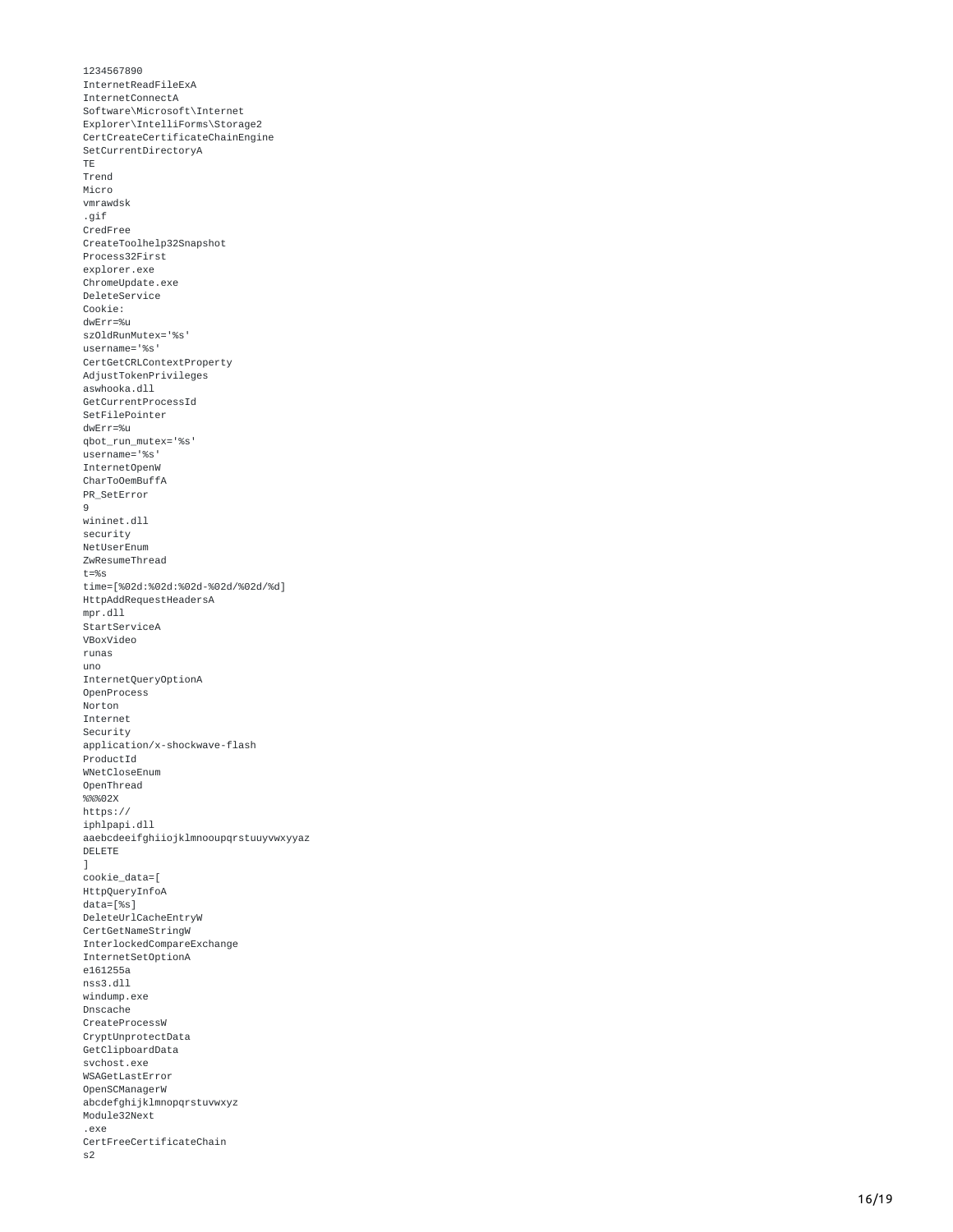```
CryptFindOIDInfo
DeleteServiceW
Virtual
HD
.ani
.ico
ResumeThread
PostQuitMessage
InternetSetStatusCallback
cnn.com;microsoft.com;baidu.com;facebook.com;yahoo.com;wikipedia.org;qq.com;linkedin.com;mail.ru
GetForegroundWindow
220d5cd0
VirtualAllocEx
InternetReadFile
VMware
SCSI
LocalFree
GetCurrentThreadId
Query_Main
ur1 = [%s1]data=[%s]
3
\sqrt{5f2.dl}GetProcAddress
PASS
GetExitCodeThread
DispatchMessageA
0123456789
CryptEnumOIDInfo
iedw.exe
CertFreeCRLContext
RIGHT
user_pref("network.http.spdy.enabled.http2",
false);
CloseHandle
comet.yahoo.com;.hiro.tv;safebrowsing.google.com;geo.query.yahoo.com;googleusercontent.com;salesforce.com;officeapps.live.com;storag
optimizer.com;.adworldmedia.com;seekmo.com;r777r.info;sipuku.com;eorezo.com;newasp.com.cn;wpzkq.com;radialpoint.com;owlforce.com;.mi
services.com;zynga.com;.5min.com;netflix.com;tubemogul.com;youtube.com;brightcove.com;mochibot.com;fwmrm.net;mendeley.com
PR_OpenTCPSocket
PR_GetNameForIdentity
avcuf32.dll
mutex
_AVIRA_71855
CreateProcessA
referer=[%s]
&dump=
PROGRAMFILES
ReadFile
GetMessageW
dbghelp.dll
h3
InternetGetCookieA
HttpSendRequestA
FtpGetFileA
.jpg
StartServiceW
cert_data=[
%s_%s_%u.zip
SetLastError
.js?
GetCurrentDirectoryA
cookie_name=[
ansfltr
DnsQuery_A
CertFreeCertificateContext
ProfileImagePath
u1
LEFT
NetApiBufferFree
*/*
PeekMessageA
metsvc-server.exe
time=[%d:%d:%d-%d/%d/%d]
ex_code=0x%08x
ex_addr=0x%p
ex_module=[%s]
ex_module_base=0x%p
nick=[%s]
th\_args=[%08x]th_flags=[0x%08x]
qbot_version=[%s]
WriteProcessMemory
CertAddCTLContextToStore
```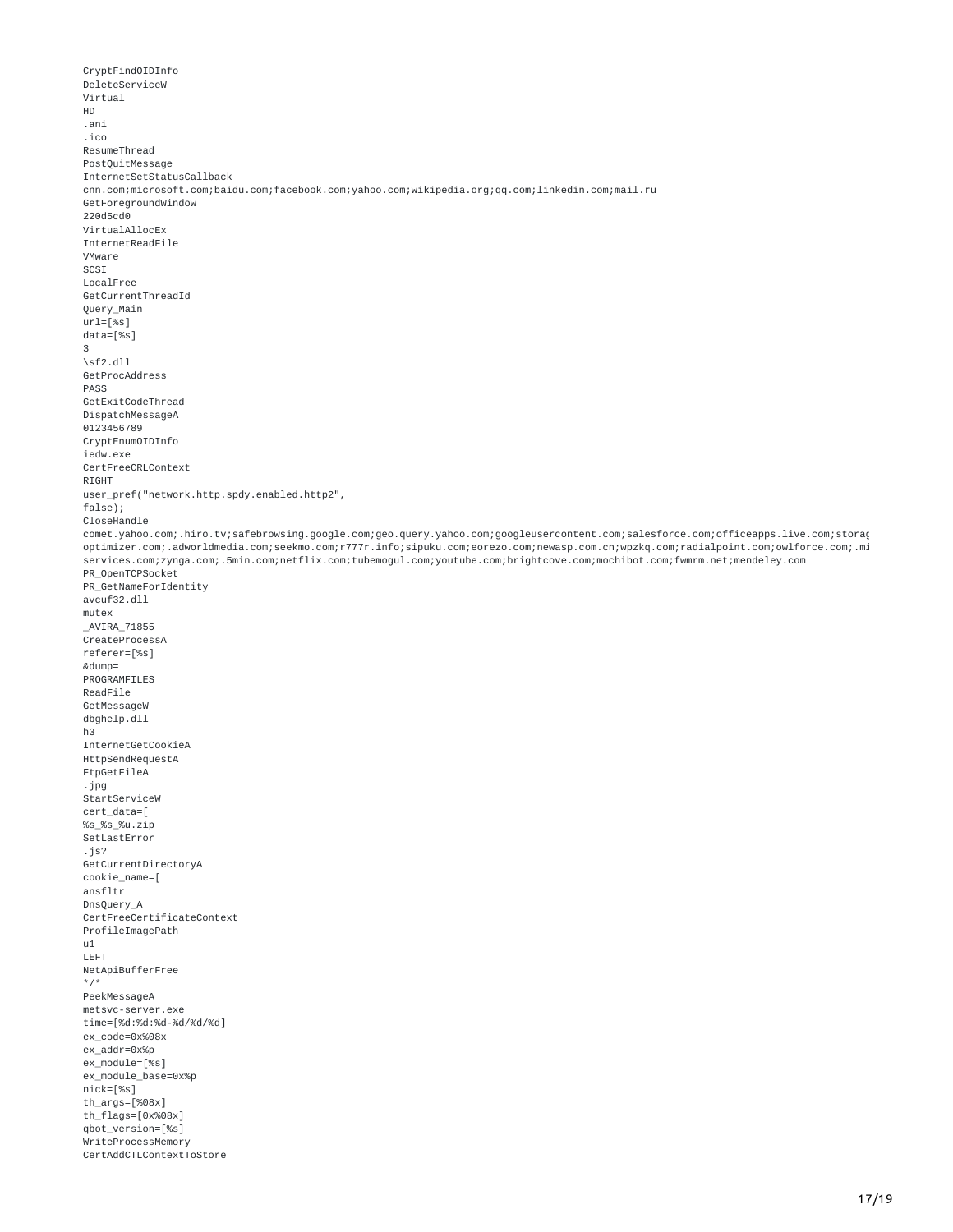```
ProgramFiles(x86)
5e7e8100
sample
Software\Microsoft\Windows\CurrentVersion\Uninstall
InternetGetCookieExA
Software\\Microsoft\\Windows\\CurrentVersion\\Internet
Settings\\Zones\\
%s%s/dupinst.php?n=%s&bg=%s&r=%u
SetEntriesInAclA
ESCAPE
CPExportKey
ShellExecuteA
https
]
t =[
send
FindFirstFileW
TranslateMessage
AVAST
Software
cryptui.dll
MessageBoxA
rsabase.dll
OpenSCManagerA
WSASend
VMware
Accelerated
8
%%%02x
WNetEnumResourceW
PR_Write
GetMessageA
InternetQueryOptionW
Avast
Global
VMAUDIO
ObtainUserAgentString
urlmon.dll
DefWindowProcA
StackWalk64
DnsQueryExW
PStoreCreateInstance
h2
InternetCloseHandle
cmd
/cping
-n
10
localhost
&&
rmdir
//Q
"%s"
RegisterClassExA
DnsQueryExA
i3
RegDeleteValueA
PR GetError
GetUrlCacheEntryInfoA
10
MoveFileA
NetWkstaGetInfo
HttpEndRequestA
crashdata=
ZwReadFile
HttpSendRequestW
CWSandbox
treasurygateway;ecash.arvest.com;.ntrs.com;tdcommercialbanking.com;olb-
ebanking.com;webinfoplus.mandtbank.com;accessmoneymanager.com;commerceconnections.commercebank.com;schwabinstitutional.com;intellix.
access.com;nj00-wcm;commercial.bnc.ca;/clkccm/;paylinks.cunet.org;e-
```
facts.org;accessonline.abnamro.com;providentnjolb.com;firstmeritib.com;corporatebanking;firstmeritib.com/defaultcorp.aspx;emoneyger.com;jsp/mainWeb.jsp;svbconnect.com;premierview.membersunited.org;each.bremer.com;iris.sovereignbank.com;/wires/;paylinks.cu eb.ibanking-services.com;cashproonline.bankofamerica.com;/cashplus/;ebanking-services.com;/cashman/;web-cashplus.com;treasmgt.frostbank.com;business-eb.ibanking-

services.com;treasury.pncbank.com;access.jpmorgan.com;tssportal.jpmorgan.com;ktt.key.com;onlineserv/CM;premierview.membersunited.org achweb.bankofamerica.com;businessaccess.citibank.citigroup.com;businessonline.huntington.com;/cmserver/;goldleafach.com;iachwellspro

pstorec.dll VBoxGuest wpq ivm-inject.dll